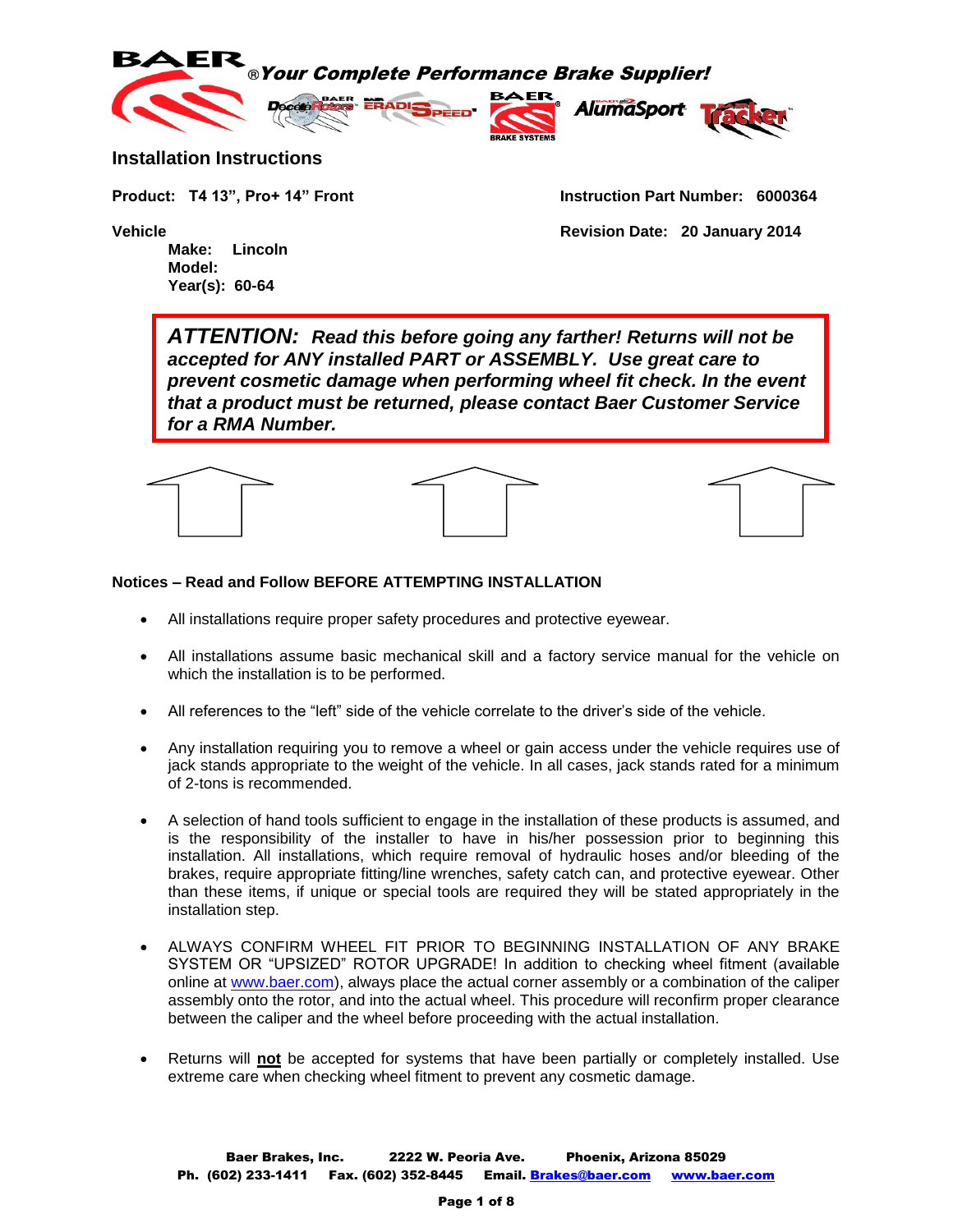

 When installing new Baer rotors, be sure to follow the direction of rotation indicated on the rotor hat area with either an arrow, or an "L" for left, or an "R" for right, or both. "L" or left always indicates the driver's side of US spec vehicles. Images shown are "L" left rotors:



- A proper professional wheel alignment is required for any system requiring replacement of the front spindles, or tie rod ends. Follow factory prescribed procedures and specifications unless otherwise indicated.
- At any point, stop the installation if anything is unclear, or the parts require force to install. Consult directly with Baer Technical Staff in such instances to confirm details. Please have these instructions, as well as the part number of the component (part numbers are machined into the brackets) that is proving difficult to install, as well as the make, model, and year (date of vehicle production is preferred) of your vehicle available when you call. Baer's Technical Staff is available from 8:30a.m. - 5:00p.m. Mountain Standard Time (Arizona does not observe Daylight Savings Time) by phone: (602)-233-1411 Monday through Friday.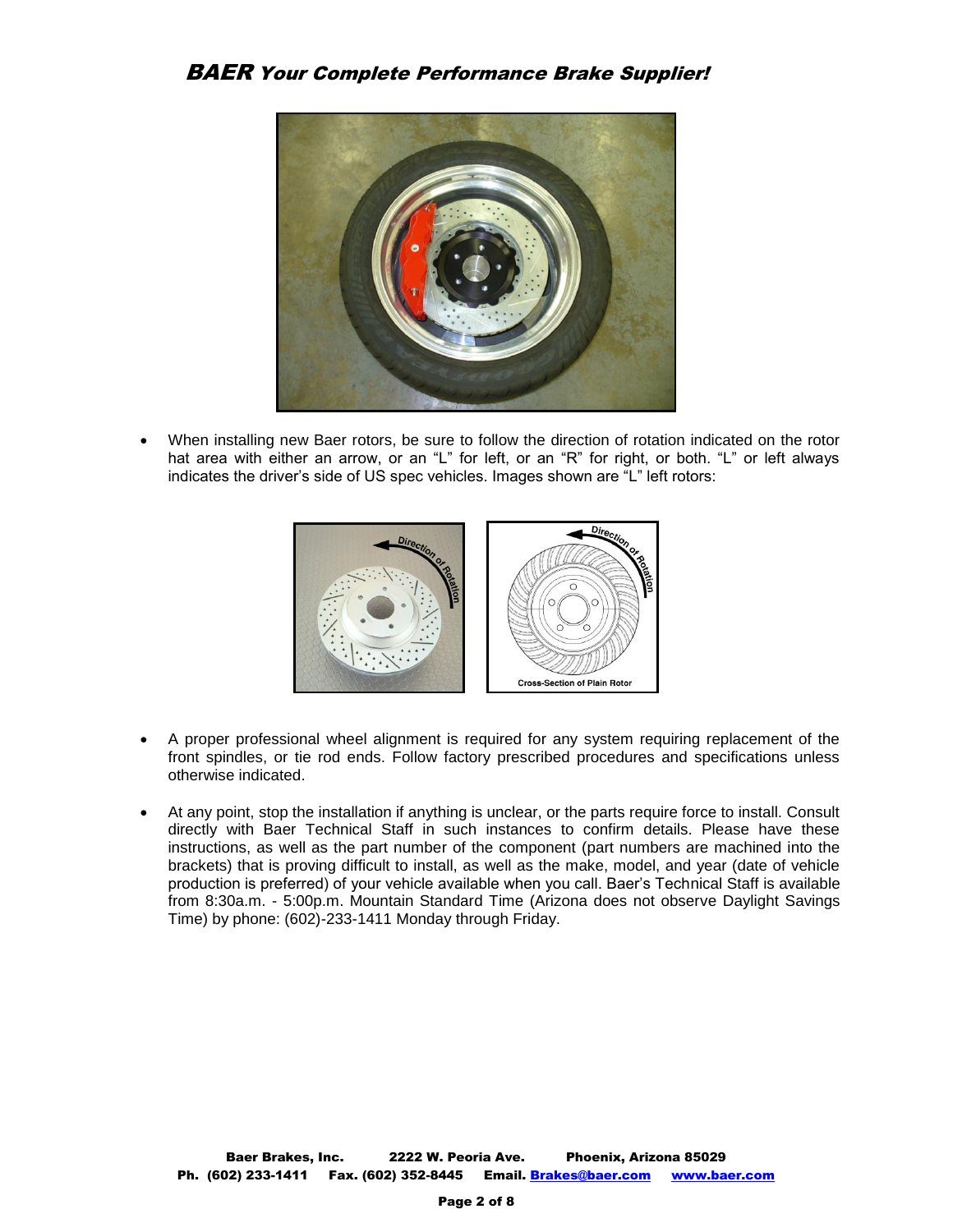# **INSTALLATION:**

- 1. Using a 3/8" line wrench, loosen the brake lines at the frame rails; be careful not to round the corners of the flair nut as shown in **Figure 1**. **Note:** Use Liquid Wrench or penetrating oil if necessary. Cap hard line with supplied vinyl cap.
- 2. Remove the clip holding the brake hose to the bracket with a pair of pliers.



- 3. Remove the drum and backing plate from the spindle.
- 4. Clean and inspect the spindle pin for wear and damage to prepare for installation of the new hub. Also, clean the mounting surface around the spindle pin for proper installation of the new base bracket.

**Note:** Before mounting anything to the spindle, it is best to install the base bracket to the intermediate bracket. This is best done at this point due to the tight fitment of the spindle steering arm. See Step 5.

5. Install the base bracket to the intermediate bracket using the supplied M12-1.75x30 Socket Head bolts, and washers. There is no need to torque the bolts at this point as shimming will need to be performed at the latter portion of installation. See Figures 2 and 3 on continued page for reference.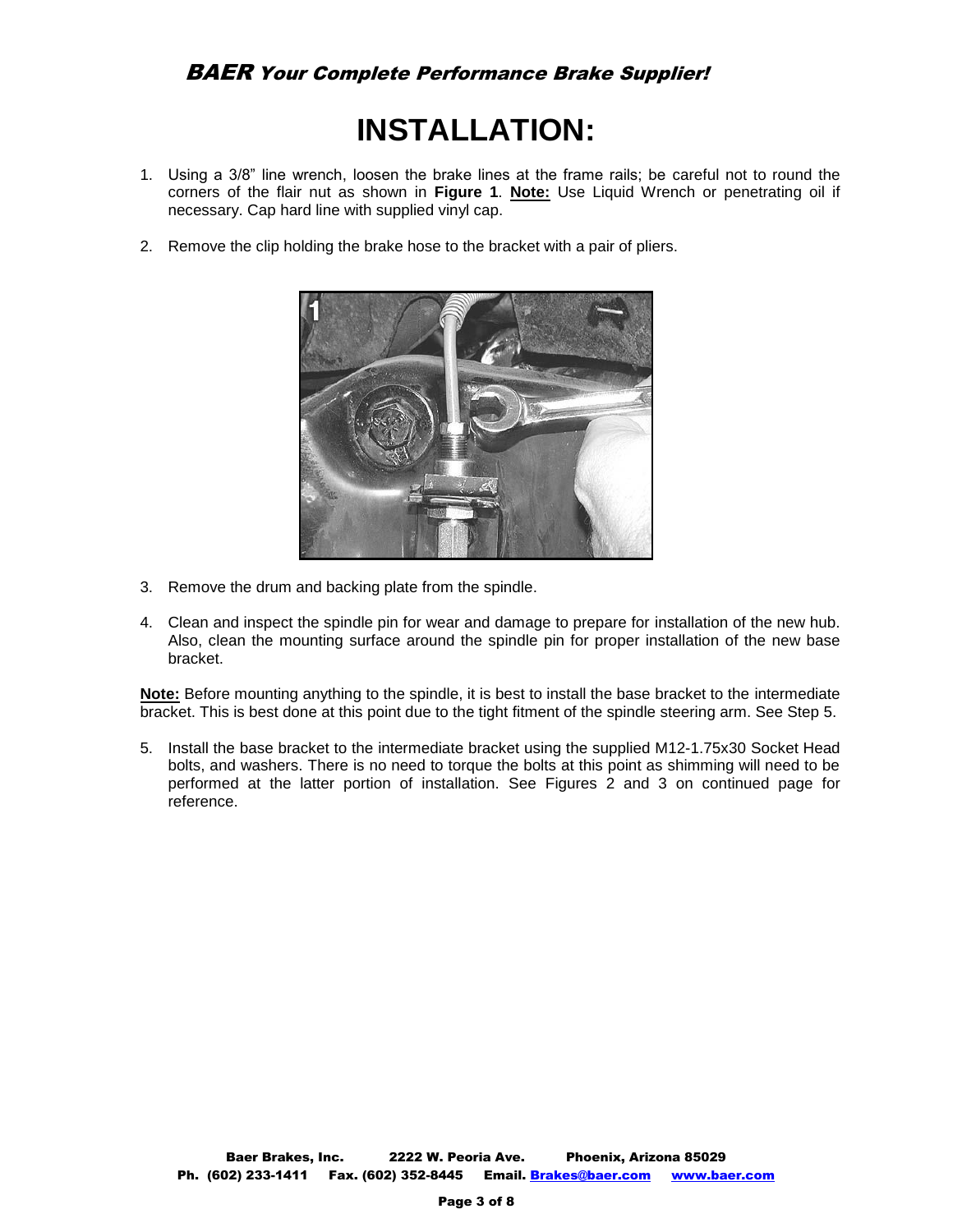

 *Figure 2:* Front view of base bracket and intermediate bracket



**Figure 3: Rear view of both brackets**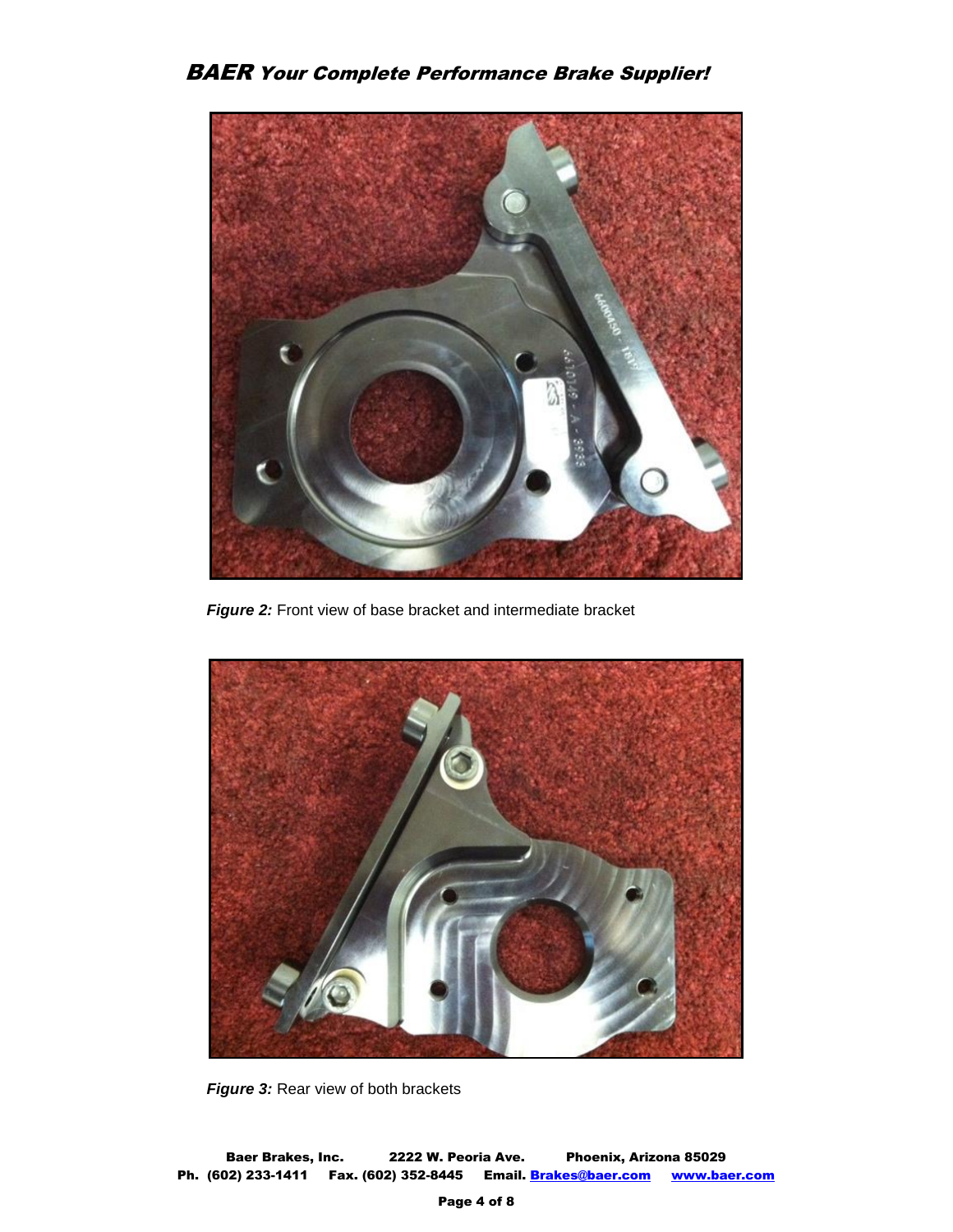## BAER Your Complete Performance Brake Supplier!

6. Once both brackets are bolted together, they can be bolted to the spindle using the supplied 3/8" and 7/16" bolts, and respected washers. The bolts will enter from the inboard side of the vehicle through the spindle and base bracket. See below for reference, and Table 1 for torque specs:



 *Figure 4:* Front view



 *Figure 5:* ¾ Front view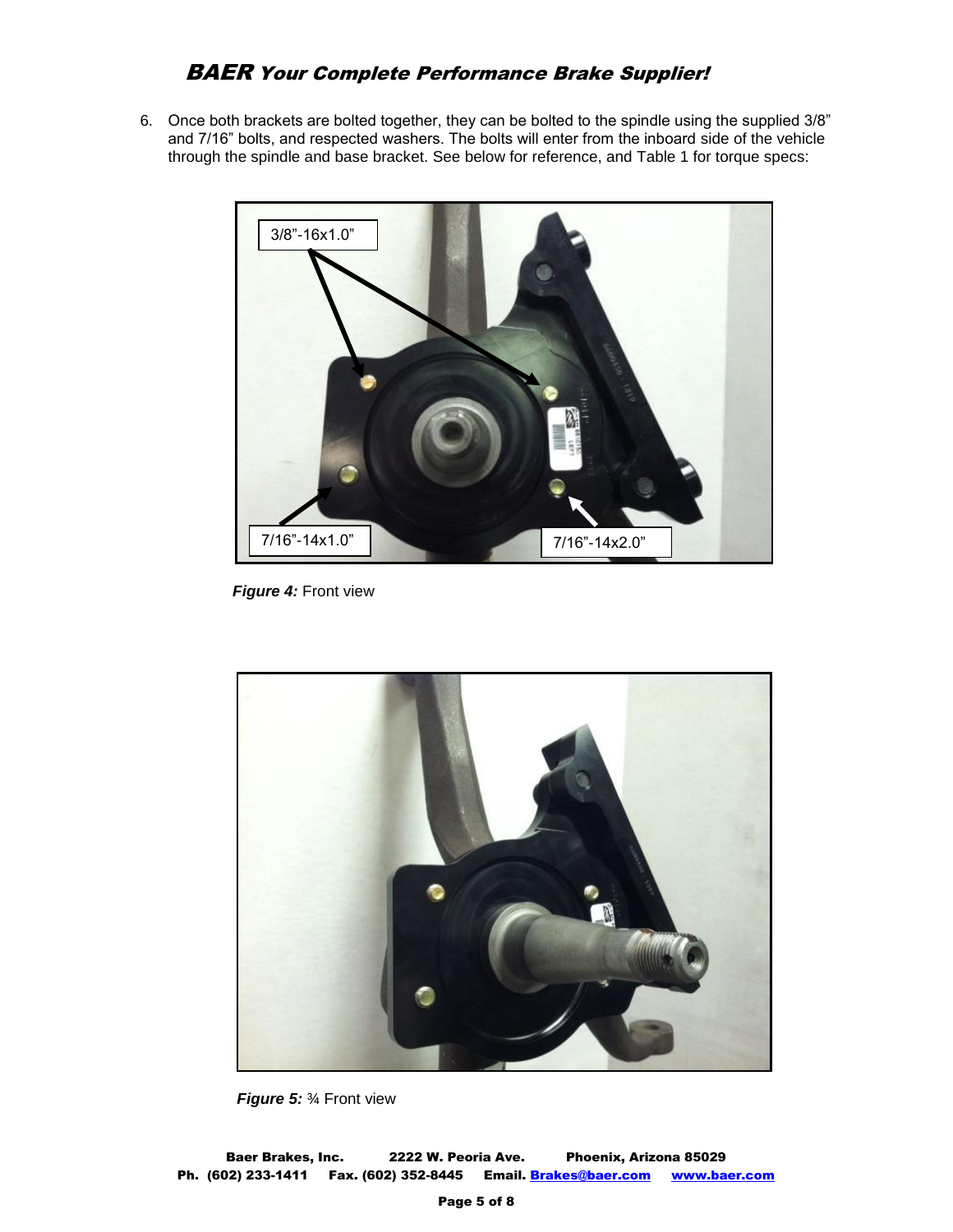## BAER Your Complete Performance Brake Supplier!

Step 6 continued: Torque table for base bracket bolts:

dust cap.

| <b>Bolt</b>                       | Torque Spec (ft lbs) |
|-----------------------------------|----------------------|
| $3/8$ "-16x1.0"                   | 45                   |
| $7/16" - 14x1.0"$                 | 70                   |
| $7/16" - 14x2.0"$                 | 7Λ                   |
| <b>Table 1: Bolt torque specs</b> |                      |

<sup>7.</sup> Install the new Baer billet aluminum hub. The new bearings are pre-packed with synthetic grease. Do not add more grease. Apply a small amount of grease to the hub seal surface and install the hub. Tighten the nut to 5-10 ft∙lbs and spin the hub to seat the bearings. Loosen and re-tighten the nut while spinning the hub several times. Loosen the nut, tighten to remove all play, tighten approximately 1/16<sup>th</sup> turn to give a small amount of pre-load. Install nut retainer, cotter pin and

- 8. Install the correct side rotor and secure with three lug nuts, and washers to prevent scratching the rotor hat.
- 9. Install the correct side caliper (bleeder screw points up) with the supplied M12-1.75x45 Socket Head bolts. Simply tighten the bolts for now due to shimming.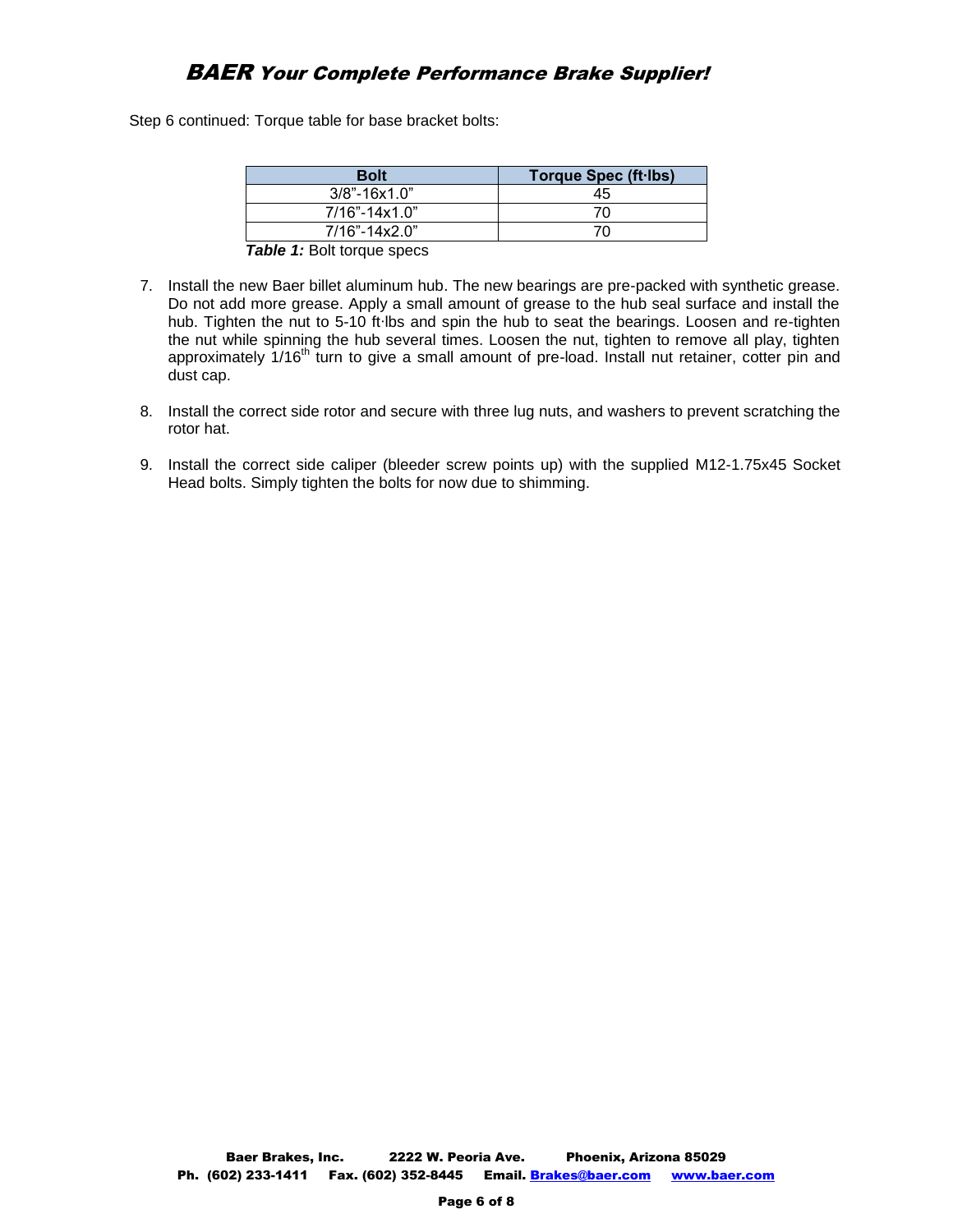## Shimming Procedure

Measure the gap from the rotor to caliper body at 4 points, top inside and outside, bottom inside and outside. Write down all measurements. Subtract the top inside measurement from top outside. This will require a shim at the top bracket bolt equal to half of this difference to center the caliper. For instance, inside measurement of .865", outside of .905" has a difference of .040 which would require a .020" shim installed to center. Do the same with the bottom measurements to center this also. Getting these gaps as close as possible within .005" will keep the possibility of excessive noise to a minimum. This may require different thickness shims top and bottom.

**Note:** The purpose for shimming is to mount the caliper center on top of the rotor caused by spindle wear from the inner bearing.

#### **Procedure**

- 1. Select the required shims from the kit provided
- 2. Remove the caliper
- 3. Loosen the Socket Head bolts from the intermediate bracket
- 4. Install the appropriate shims (between the base bracket and intermediate bracket), removing one bolt at a time, and snug the same bolts for fit check. See Figure 6 for reference.
- 5. Reinstall the caliper and recheck gap measurements
- 6. Re-shim if necessary. When proper shimming has been achieved, torque the Socket Head bolts to 83 ft∙lbs. Finally, torque the caliper bolts to 75 ft∙lbs.

If you do not have access to a dial caliper, these measurements can be made with pads installed using a feeler gauge between the rotor and pad. Take measurements from top inside and outside, then bottom inside and outside. Minimum clearance is .010" between pad and rotor, but gaps as close to equal as possible at all four locations is best.